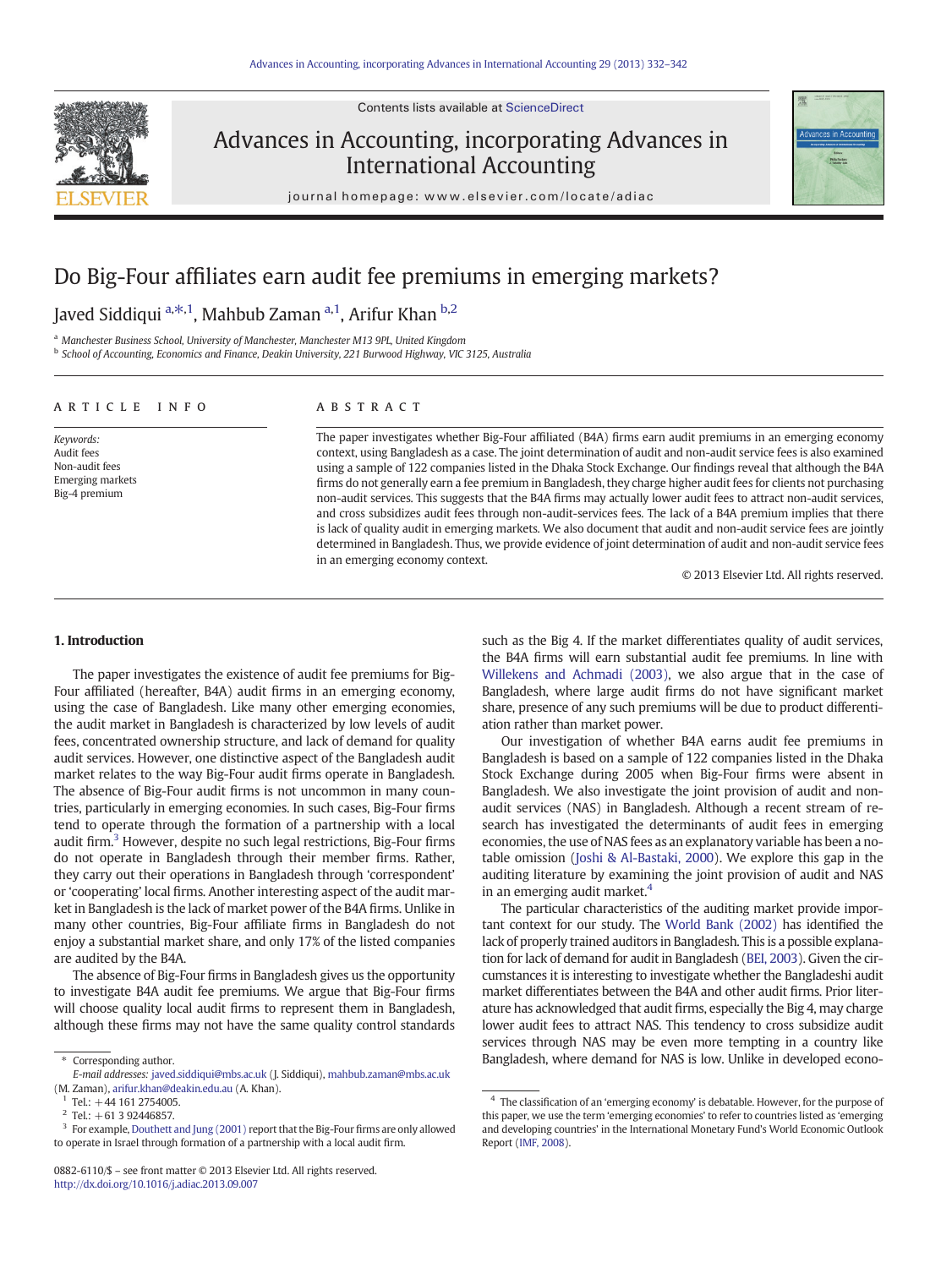mies, many listed companies in Bangladesh do not purchase NAS from their incumbent auditors. We argue that this lack of demand for NAS, coupled with prevailing low audit fees, may make audit firms even more dependent on their clients. This, in turn, may have serious implications for auditor independence, and consequently, for audit quality. Of the 122 sample companies used in this research, only 66 purchased NAS from their incumbent auditors. This gives us an opportunity to investigate whether the B4A adopts a different audit fee structure for clients that purchase NAS compared with clients that do not.

### 2. Audit markets in emerging economies

Following the seminal work by [Simunic \(1980\)](#page--1-0), a large body of research has investigated the determinants of audit fees. [Hay, Knechel,](#page--1-0) [and Wong \(2006\)](#page--1-0) identify a number of client-specific and auditorspecific attributes that play a significant role in determining the levels of audit fees. The client specific attributes include size, profitability, complexity, risk, internal controls, governance, form of ownership, and industry specification. On the other hand, the auditor-specific attributes relate to auditor quality, audit tenure, location of the audit office, audit lag, audit complexity, and busy season. Also, the provision of NAS was identified as an important determinant of audit fees. A few studies have also studied the effects of NAS on perceptions regarding auditor independence. Although results are inconclusive, most studies find that the provision of audit and NAS creates a negative perception among investors with regard to auditor independence [\(Quick & Warming-](#page--1-0)[Rasmussen, 2009](#page--1-0)). [Hay et al.'s \(2006\)](#page--1-0) meta analysis of audit fees is based on an analysis of 88 published academic papers investigating determinants of audit fees in 20 different countries over a 25 year period (1977 to 2002). Their findings reveal that only 13 of these 88 papers are based on emerging economy context, whereas 42 papers use US data.

Out of the thirteen papers using emerging economies, four are based in Hong Kong [\(DeFond, Francis, & Wong, 2000; Gul, 1999; Gul & Tsui,](#page--1-0) [1997; Tsui, Jaggi, & Gul, 2001](#page--1-0)), two studies are based in Singapore [\(Killough & Koh, 1991; Low, Tan, & Koh, 1990](#page--1-0)), and one study each is based in South Korea [\(Taylor, Simon, & Burton, 1999](#page--1-0)), Malaysia [\(Eichenseher, 1995\)](#page--1-0), India [\(Simon, Ramanan, & Dugar, 1986](#page--1-0)), South Africa ([Simon, 1995\)](#page--1-0), Pakistan ([Simon & Taylor, 1997\)](#page--1-0), and Bangladesh [\(Karim & Moizer, 1996\)](#page--1-0). The other paper ([Simon, Teo, & Trompeter,](#page--1-0) [1992](#page--1-0)) compares audit fee determinants among three emerging economies: Hong Kong, Malaysia, and Singapore.

[Hay et al.'s \(2006\)](#page--1-0) meta-analysis, therefore, provides evidence that research investigating audit markets has largely been confined to developed economies and that our understanding of the market for audit services in other regulatory/national contexts is very limited. [Cobbin](#page--1-0) [\(2002\)](#page--1-0) summarizes the international dimensions of audit fee literature, covering studies relating to determinants of audit fees drawn from 17 countries between the period 1980 and 2000. In addition to developed countries like the USA, the UK, Australia, Canada, New Zealand, and Ireland, the paper also reports the findings of studies relating to determinants of audit fees in emerging economies, such as Pakistan, Bangladesh, Malaysia, and India.

Typically, studies attempting to identify determinants of audit fees tend to use OLS regression models. The independent variables used in such models include agency variables such as size, profitability, risk, complexity, auditor size, and industry affiliation. Some studies have also attempted to test variables that may be relevant for a particular country or for emerging economies as a whole. [Al-Harshani \(2008\)](#page--1-0) uses CPA firms; [Ahmed and Goyal \(2005\)](#page--1-0) use multi-national (MNC) affiliation and big audit firms; [Karim and Moizer \(1996\)](#page--1-0) use language of annual reports and banking sector as independent variables. These variables are consistent with audit fee studies conducted in developed economy context.

Many of the audit fee studies mentioned above have investigated whether auditor size has an impact on levels of audit fees. [Basioudis](#page--1-0) and Fifi [\(2004\)](#page--1-0) summarize the research investigating audit fee premiums received by large audit firms. The paper reports that while research in developed economy generally suggests the existence of Big-Four (or Big-Eight) premiums (for example, [Craswell, Francis, and Taylor \(1995\)](#page--1-0) in Australia; [Simon and Taylor \(2002\)](#page--1-0) in Ireland; [Basioudis \(2002\)](#page--1-0) in the UK; and [Simon and Francis \(1988\)](#page--1-0) in the USA), findings in emerging economy context have been inconclusive. While some studies (for example, [Basioudis and Fi](#page--1-0)fi (2004) in Indonesia; [Ahmed and Goyal](#page--1-0) [\(2005\)](#page--1-0) in India, Pakistan, and Bangladesh; [Dugar, Ramanan, and Simon](#page--1-0) [\(1995\)](#page--1-0) in India) have reported the presence of such premiums, other studies (for example, [Simon, Teo and Trompeter \(1992\)](#page--1-0) in Malaysia and [Simon \(1995\)](#page--1-0) in South Africa) do not find any such quality differentiations. Although [Simon and Taylor \(1997\)](#page--1-0) report a Big 6 audit fee premium in Pakistan, the premium was interpreted in large part to PWC. [Willekens and Achmadi \(2003\),](#page--1-0) investigating audit pricing in Belgium, argue that in markets where the large audit firms do not have significant market share, audit fee premiums are likely driven by product differentiation rather than market power. Following [Willekens and Achmadi](#page--1-0) [\(2003\)](#page--1-0), [Basioudis and Fi](#page--1-0)fi (2004) report that the most commonly used hypothesis for studies investing impact of auditor size on audit fees is that large audit firms can demand higher audit fees either because of their brand name, or their market power.

One notable omission in audit fees related to research in emerging economies, compared to those in the developed world, has been the use of NAS fees as an explanatory variable. Although the joint provision of audit and NAS has long been at the center of attention of audit fee related research set in developed economies, there is a paucity of research in emerging market context. The joint provision of audit and NAS creates economic bonding between the auditor and the client [\(Beck,](#page--1-0) [Frecka, & Solomon, 1988](#page--1-0)). The problem of economic dependence occurs when the fees from one client or one group of associated clients make up an 'unduly heavy proportion of the firm's gross fees' [\(Woolf, 1990](#page--1-0)). Such economic bondage is regarded as a threat to auditor independence [\(APB, 2004](#page--1-0)). The provision of NAS may also have serious implications for audit quality in cases where audit firms tend to use NAS fees to subsidize audit fees ([ABI, 2002\)](#page--1-0). [Williams \(2007\)](#page--1-0) mentions that that there is a risk that large firms, which can afford to sustain such subsidies (in terms of lower audit fees), can use this device to create a barrier to entry for smaller firms. Studies investigating joint provision of audit and NAS use audit fees as the dependent variable, and NAS fees as an explanatory variable. Most of these studies document a strong positive relationship between audit and NAS fees (for example, [Beattie, Goodacre,](#page--1-0) [Pratt, and Stevenson, 2001; Craswell, 1999; Ezzamel,](#page--1-0) Gwilliam, and [Holland, 1996; McMeeking, Pope, and](#page--1-0) Peasnell, 2006; O'Sullivan and [Diacon, 1994\)](#page--1-0), indicating that audit and NAS fees are jointly determined. However, as mentioned before, none of these studies are based on an emerging economy setting. In an emerging economy characterized by low levels of audit fees, the self interest threat created by joint provision of audit and NAS may be compounded by the fact that audit firms operating in emerging economies are likely to be economically more dependent on clients that purchase both audit and NAS. To obtain NAS work, audit firms may lower their audit fees, and subsequently compromise audit quality. Also, because of a lack of demand for quality audit, clients may prefer to retain the 'economically dependent' auditors. This may have serious implications for audit independence.

The objective of this paper is to investigate the determinants of audit fees in emerging economy setting, using Bangladesh as a case. We aim to investigate the presence of audit fee premiums for Big-Four affiliate firms, and the joint provision of audit and NAS in Bangladesh. Earlier, [Joshi and](#page--1-0) [Al-Bastaki \(2000\)](#page--1-0) acknowledged the need to accommodate NASF as an independent variable in an emerging economy setting. The next section provides an outline of the nature of the audit market in Bangladesh.

### 2.1. The audit market in Bangladesh

The auditing market in Bangladesh is characterized by very low levels of audit fees reflecting poor demand for audited financial statements